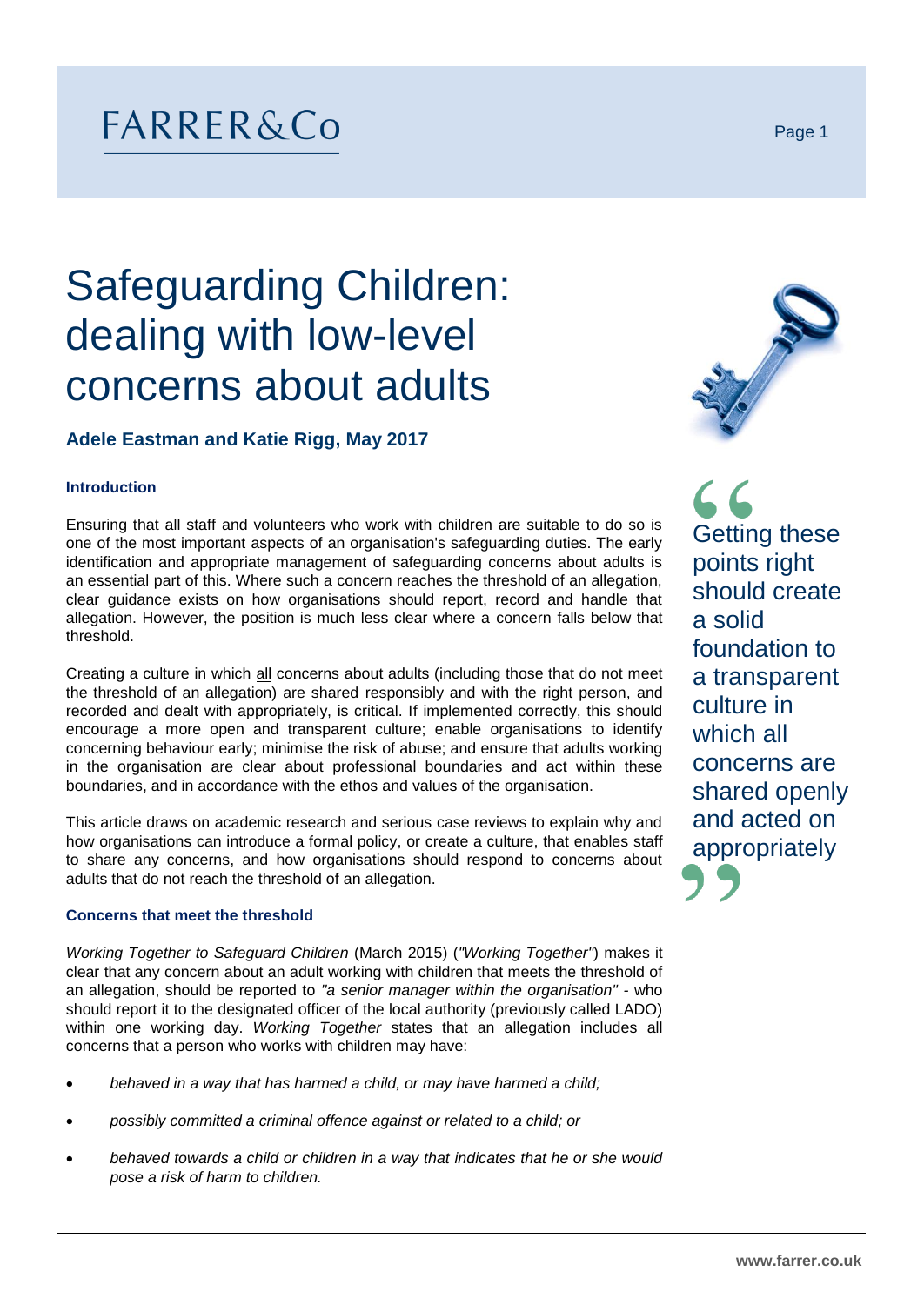The obligation to report is explicitly stated to apply to schools and colleges, faith organisations and voluntary and private sector organisations (amongst others).<sup>1</sup> However, in practice, all organisations working with children should take this action. Schools are subject to additional guidance set out in *Keeping Children Safe in Education* (September 2016) ("KCSIE"). This requires concerns about staff and volunteers to be reported to the Head - with the option to report concerns via the designated safeguarding lead if they wish. Concerns about the Head should be referred to the chair of governors, chair of the management committee or proprietor as appropriate.<sup>2</sup>

More detailed guidance is set out in Part 4 of KCSIE on handling allegations once they have been reported internally. Although this guidance only applies to schools, it could usefully be applied to any organisation working with children.

### **What about concerns that do not meet the threshold?**

Neither WTSC nor KCSIE provides any formal mechanism for reporting or handling concerns about adults working with children that do not meet the threshold of an allegation.

However, it is possible to introduce a mechanism whereby lower level concerns (that do not reach the threshold) are shared with a designated safeguarding member of staff in accordance with an organisation's safeguarding policy. The importance of this is illustrated by various serious case reviews and academic research.

### **Research on institutional child sex offenders: Marcus Erooga**

In our Child Protection Unit here at Farrer & Co, we work with leading individuals in the field like Marcus Erooga - an expert safeguarding consultant and author of the highly respected book *Creating Safer Organisations: Practical Steps to Prevent the Abuse of Children by Those Working With Them*. 3

Erooga and colleagues' research with offenders illustrates what institutional offenders can teach organisations about how to prevent abuse and build strong safeguarding cultures. Those interviewed for the research had worked in a range of occupational settings (including schools, sports clubs, army and sea cadet organisations, a choir group and a local authority), and had sexually offended in organisational positions of trust. A number reported *work related stressors* (including lack of support and working long hours), as well as *personal issues* (including having been abused themselves as children; recent loss of intimate relationships, questioning their sexual orientation and

Marcus Erooga is an Independent Safeguarding Consultant. As well as safeguarding consultation to organisations he also provides briefings about his research & its practical implications. Marcus can be contacted at [marcuserooga@gmail.com](mailto:marcuserooga@gmail.com)

 1 HM Government (March 2015) *Working Together to Safeguard Children: A guide to interagency working to safeguard and promote the welfare of children*, pp 52-64. Specific statutory duties are placed by Section 11 of the Children Act 2004 on a range of organisations and professionals working with children and families to promote the welfare of children and ensure they are protected from harm. In addition, further safeguarding duties are placed on individual organisations through other statutes, as explained in Chapter Two of *Working Together 2015*

<sup>2</sup> Department for Education (September 2016) *Keeping children safe in education: Statutory guidance for schools and* colleges, Part 1, paragraph 31 3

Erooga, M., Allnock, D. & Telford, P. (2012) Sexual Abuse of Children by People in Organisations: What Offenders can Teach Us About Protection in M. Erooga (ed.), *Creating Safer Organisations: Practical Steps to Prevent the Abuse of Children by Those Working With Them*, John Wiley & Sons, Ltd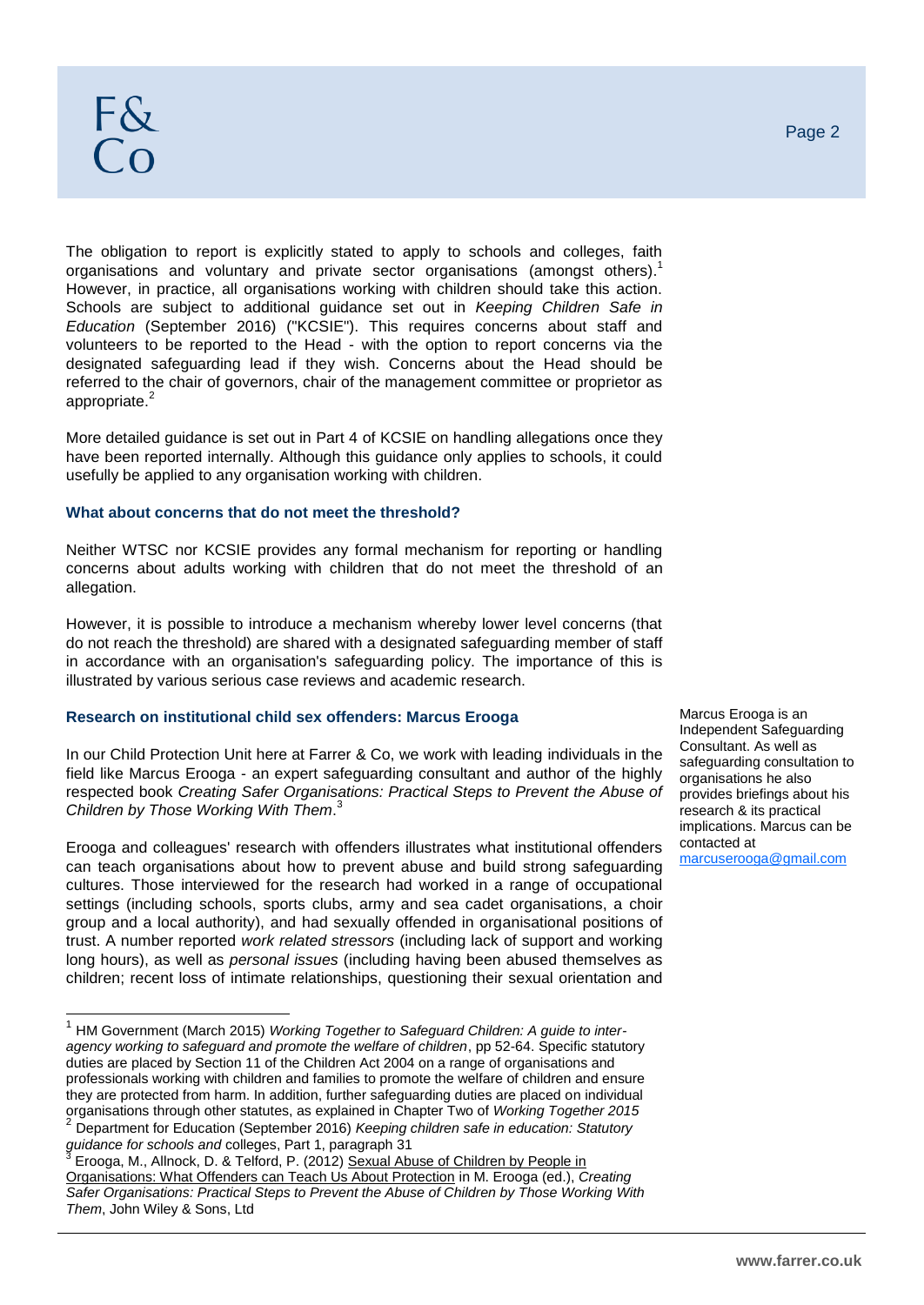a history of self-harm/suicidal thoughts). Some showed patterns of *rule breaking* more generally (including breaches of other rules), in addition to the abuse of children. *Grooming behaviours* included direct use of authority to offend, using material or practical benefits for victims, providing support for isolated children, favouring particular children, and use of alcohol, videos or sexual imagery amongst others. The method of commencing the abuse included the *erosion of boundaries*, slow progression to abuse, use of trust and authority, meeting the child's needs (including physical and emotional), and developing relationships with the child's family.

The research questions the view that all offenders are preferential, finding instead that some are preferential, some are opportunistic and some are situational. *Preferential offenders* are those who have a conscious desire to sexually abuse children, and who either do not see, or are not easily deterred, by obstacles. Jimmy Savile is a classic example of a preferential offender. *Opportunistic offenders* are those who abuse because potential victims are available and potentially vulnerable, and the organisational setting either inadvertently facilitates, or fails to prevent, abusive activity. *Situational offenders* are those whose propensity to abuse is previously unknown or unacknowledged, and their offending is specific to the set of institutional factors which potentiates their offending.

### **Boundaries**

Based on the research Erooga elaborates on the concept of a "slippery slope" of boundary violations towards abuse, and explains that there are many stages on the slippery slope towards the breach of a boundary within a relationship. Sometimes initial infringements are part of a grooming process but at other times they are made innocently and with good intention. However, once boundaries are breached it then becomes more difficult to restore the relationship to one in which proper boundaries are respected. Furthermore, Erooga emphasises that organisations should not simply concern themselves with safeguarding boundaries. His research indicates that organisations in which boundaries are adhered to in every respect in which staff perform their role are likely to be the safest environments for children.

# **Action Points**

Whether or not all child sex offenders are in fact preferential, there are a number of recommended actions that flow from Erooga's research and that organisations can take to minimise the risk of situational offending. They include:

- reducing the opportunity and acceptability of inappropriate behaviours;
- increasing the effort required to offend;
- increasing the risk and perception of the risk of detection;
- ensuring there are robust and effective staff support systems in place;
- not over-relying on DBS or overseas criminal records checks they are essential but are not a silver bullet. A clear DBS check simply confirms that an individual has not been found to present a risk to children; it is not predictive about potential risk. Research shows that the majority of institutional offenders did not have a previous criminal record at the time they offended;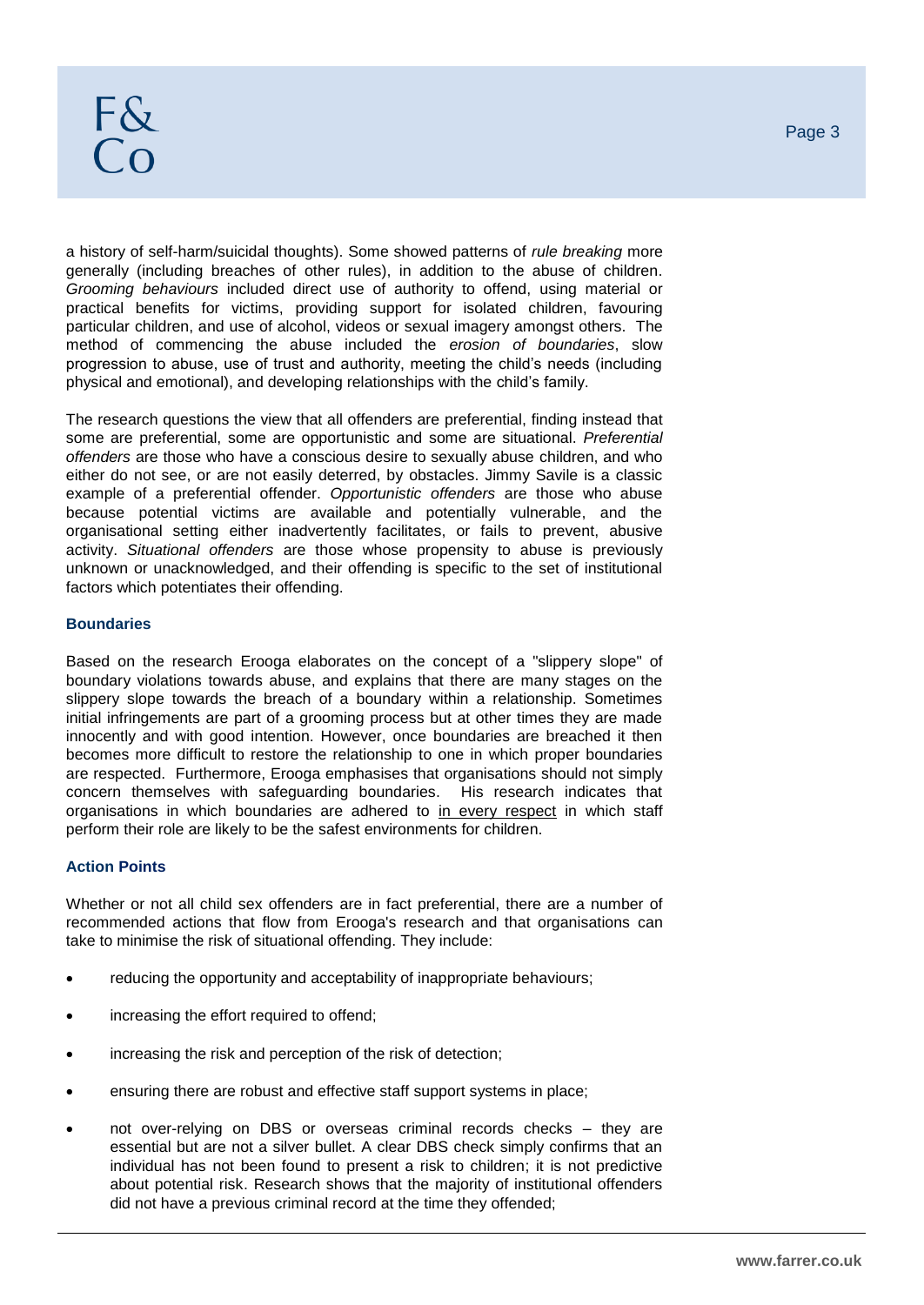# $F\&$  $\overline{C}$

 the powerful effect of organisational culture – and the importance of clarity and congruence about values and expectations. As Erooga states, culture can best be described as *"the way we do things around here."* It is about creating a robust, holistic safeguarding culture that everyone signs up to. As one Head Teacher recently commented, *"It is about building a culture of what is and isn't acceptable here. What are we about as a school? What is the staff room like and is everyone buying into that?"* It forms the context within which people judge the appropriateness of their behaviour. An organisation's culture will influence human behaviour and human performance at work, and it is vital to recognise the danger of cultural slippage. A Code of Conduct which is understood, accepted and followed by all adults associated with the organisation (including staff, volunteers, managers, directors, owners and trustees) is integral to this, and strong governance and leadership are vital.

All organisations would benefit from using the *Guidance for safer working practice for those working with children and young people in education settings [\(see link\)](http://www.saferrecruitmentconsortium.org/GSWP%20Oct%202015.pdf), which is* used by many local authorities and schools as a reference point for identifying low level behaviour, and informing their own Code of Conduct. Although created for schools and education settings, the principles are applicable across all sectors, and as guidance it is held in high regard by professionals within the safeguarding field.

As outlined below, if implemented correctly a mechanism whereby low level concerns are shared and acted on appropriately should help organisations to achieve all of the action points set out above.

# **Examples From Cases – Two Serious Case Reviews**

Nigel Leat was a classroom teacher who taught at a first school in Somerset for fifteen years. A disclosure by a child to her mother in 2010 led to the discovery of his abuse. It is now known that 20 pupils were witnesses to or possible victims of sexual abuse by Nigel Leat. At a court hearing in May 2011 Nigel Leat pleaded guilty to 36 sexual offences, including 22 counts of sexually assaulting a child under 13 and eight counts of sexual assault by penetration of a child under 13.4

William Vahey was a history teacher who taught at ten international schools in nine different countries between 1972 and 2014. Vahey committed suicide in March 2014 following the discovery by a maid of indecent images of children on his computer. It is now know that he drugged and abused at least 54 students at an independent international day school in London where he taught for four years.<sup>5</sup>

In both cases a number of staff, parents and pupils discussed concerns with each other or a member of the senior management team. A number of these concerns, taken in isolation, were not treated by the school as meeting the threshold for reporting to the LADO at the time. For example, Vahey *"undermined other staff and was disrespectful to junior staff,"* and *"gave out chocolates and sweets in class [and] cookies linked to games during evening activities."* Leat *"had favourite pupils within his* 

 $\overline{a}$ <sup>4</sup> North Somerset LSCB (2012), *The Sexual Abuse of Pupils in a First School: Serious Case Review*

<sup>5</sup> Hammersmith & Fulham, Kensington and Chelsea and Westminster LSCB (2016), *Southbank International School: Serious Case Review*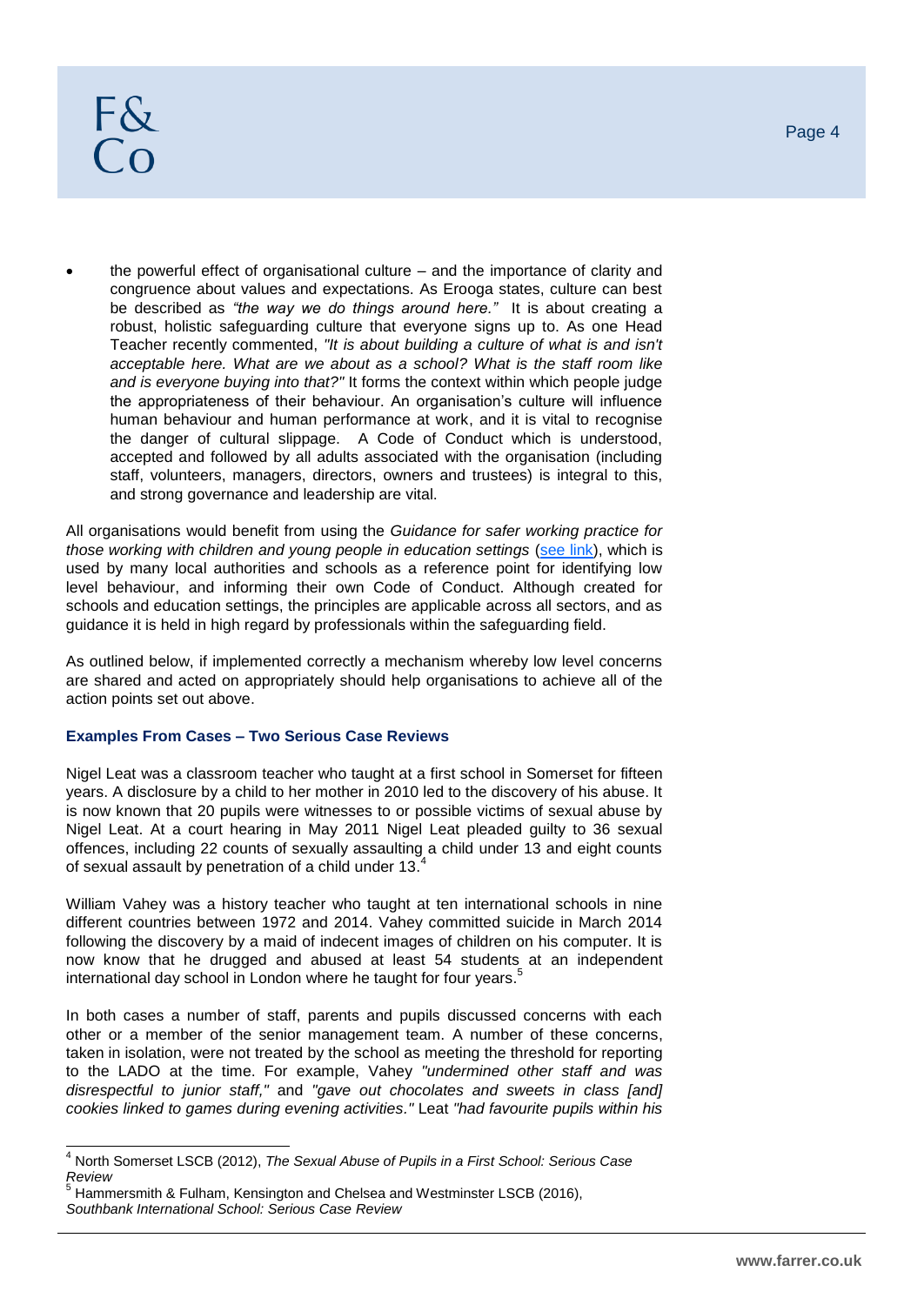*class [who were] invariably girls, and were variously described by staff members as pupils who were less academically able, emotionally needy or vulnerable and pretty;" "had been taking photographs of children using his mobile phone,"* and *"getting changed for PE in his class [which was] used as a thoroughfare by staff and pupils."*

Many concerns were not reported to anyone. In the case of Leat, only 11 of the 30 recorded incidents were reported to the school. All staff interviewed for the Serious Case Review said that it was common knowledge amongst school staff that Leat allowed pupils to be over familiar with him, and *"spoke to and joked with his pupils in a manner which was inappropriate to his role."* As the Serious Case Review explains, staff were sufficiently concerned about Leat's behaviour to attempt to ensure that pupils identified as likely favourites of his were allocated to other classes on the basis that remaining in Leat's class might be emotionally harmful to them. However, these staff did not report their concerns to the school child protection officer or Head Teacher at the time.

Neither school had a formal mechanism for reporting, recording or handling these low level concerns. As a result, when they were reported, the concerns were shared with different people and each concern was dealt with in isolation. No one person was aware of all of the concerns, and no-one was therefore able to 'join the dots' and identify a pattern of concerning behaviour. Concerns, therefore, were either dismissed or, where they were investigated, they were viewed as isolated incidents and the staff member's explanation was accepted.

These and numerous other cases illustrate the importance of sharing, recording and handling low level concerns, so that concerning patterns of behaviour can be identified as soon as possible and appropriate action be taken swiftly in response.

### **Policy on low level concerns**

This is a policy that enables staff to share any concerns - no matter how small - about their own or a colleague's behaviour.

As explained above, concerns here should not be limited to safeguarding – they could relate to behaviour which does not meet the professional standards expected in the organisation. The purpose of the policy is to help create a culture in which the clear values and expected behaviours which are set out in the Code of Conduct are lived and constantly monitored and reinforced by all adults working with children; and where these adults can be confident about sharing low level concerns, and the organisation can respond to breaches of the rules and Code – all of which should help to create a safer and more open culture. At the same it is easy to see how such a policy, mishandled or miscommunicated, could risk creating the wrong kind of culture. The following aspects are therefore essential:

*Clarity* - the policy should be clear and accessible to all adults working with children. It should clearly set out what these adults should do if they have a low level concern, and how the organisation will investigate and record such concerns.

*Implementation* - the way in which the policy is communicated to staff is key. Carefully designed training that is engaging and includes scenario based discussions should encourage buy-in from staff and volunteers and help to achieve the policy's objectives. In contrast, poor communication of the policy can create suspicion, confusion and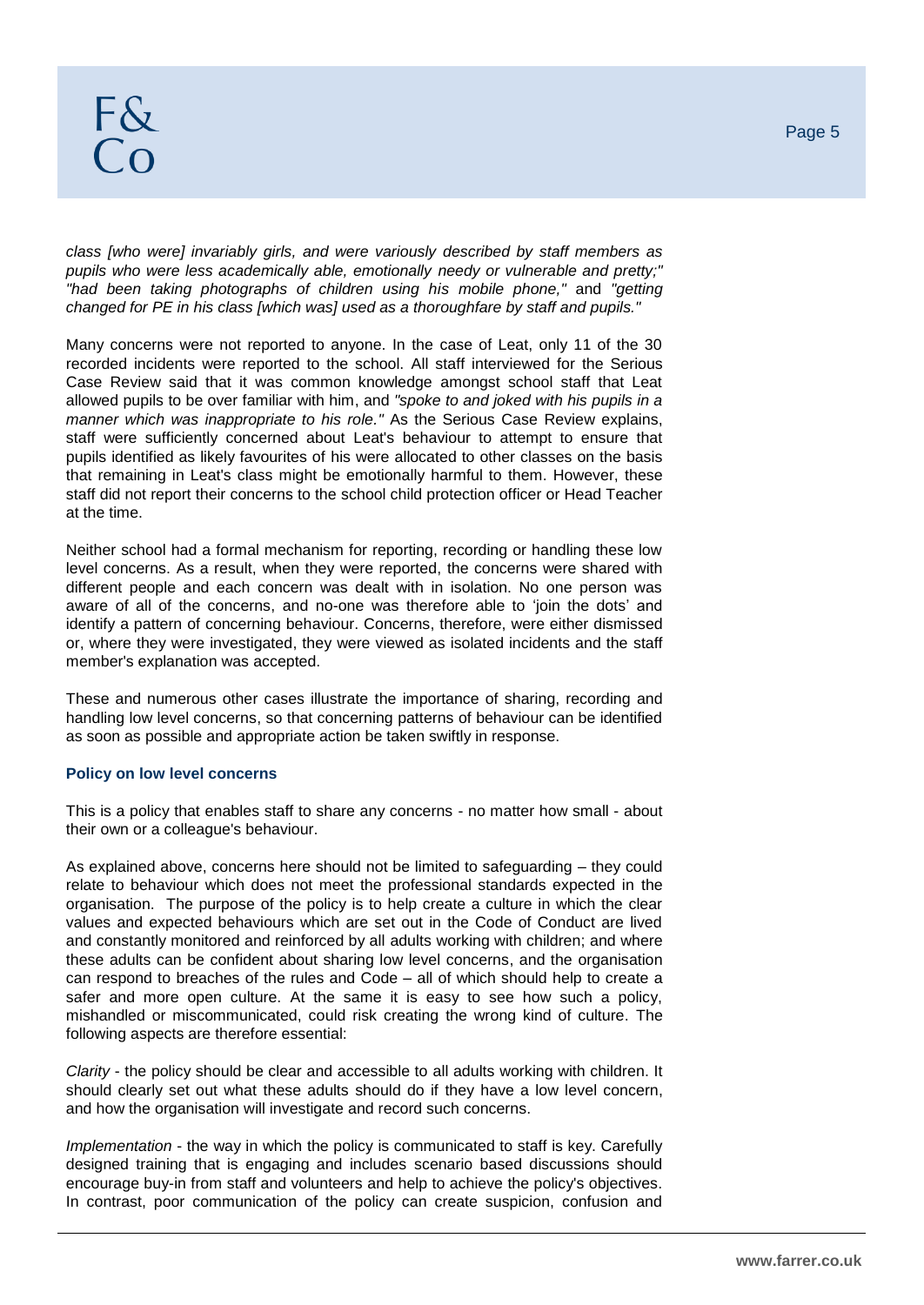toxicity which could be highly damaging to the organisational culture, decreasing rather than increasing reporting.

*Allegations v concerns* - the relationship between low level concerns and allegations should be made clear. For example, the person receiving the low level concern must always consider whether it meets the threshold for reporting to the designated officer of the local authority as an allegation. If they are in any doubt they should contact the designated officer for advice. Equally, a series of low level concerns may cumulatively meet the threshold and need to be treated as such.

*Reporting lines* – ideally all concerns should be reported to one person so that patterns can be identified. It may not be appropriate for that person to be the head of the organisation, as this may inhibit reporting. For example, for schools it may be appropriate for low level concerns to be reported to the DSL rather than the Head Teacher.

*Handling concerns* – handling concerns appropriately and proportionately will strengthen confidence of staff and volunteers in the organisation. In contrast, handling concerns disproportionately or inappropriately will decrease rather than increase reporting. The way in which concerns are handled, and the identity of the person handling them, will necessarily depend on the context and nature of the concern being raised.

*Recording concerns* - the treatment of personal data for the purpose of personnel files and references is important. KCSIE requires schools to retain a copy of all substantiated, unsubstantiated or false allegations on a staff member's personnel file (paragraph 170) but to refer only to substantiated allegations in references (paragraph 173). No guidance exists for the recording of concerns that do not meet the threshold for referral of an allegation. In our view, low-level concerns which do not individually or collectively meet the threshold for referral of an allegation, and where no other internal process has been instigated (for example, disciplinary, grievance or whistle-blowing), should be retained in a confidential, central safeguarding file but not on personnel files or used on references. Feedback we have received from staff in schools where a lowlevel concerns policy has been introduced has been that this distinction is central to creating a culture of openness and dialogue between staff and the DSL. The recording of information should be done following the exercise of sound professional judgement as to what information is necessary for safeguarding purposes. That information, once recorded, itself must be carefully treated, in terms of who has access to it, and who needs to know, oversee and review its contents (remembering that individuals may well have the right to access these records about them under data protection law).

*Retention of records of lower level concerns* – this question is not straightforward. KCSIE requires records of all allegations (save for malicious) that meet the threshold for referral to be retained until the accused has reached normal pension age, or for a period of 10 years from the date of the allegation if that is longer (paragraph 171). However, KCSIE does not include any guidance on the retention of concerns that do not meet the threshold for referral of an allegation. Furthermore, in her opening statement for the Independent Inquiry into Child Sexual Abuse ("IICSA"), the then Chair, Justice Lowell Goddard, advised a range of institutions *"to take immediate steps to prevent the destruction of any files or data relating to children in their care or the staff who looked after them, and for the time being to suspend any routine destruction of such files under data protection legislation."* In our view, provided, as above, they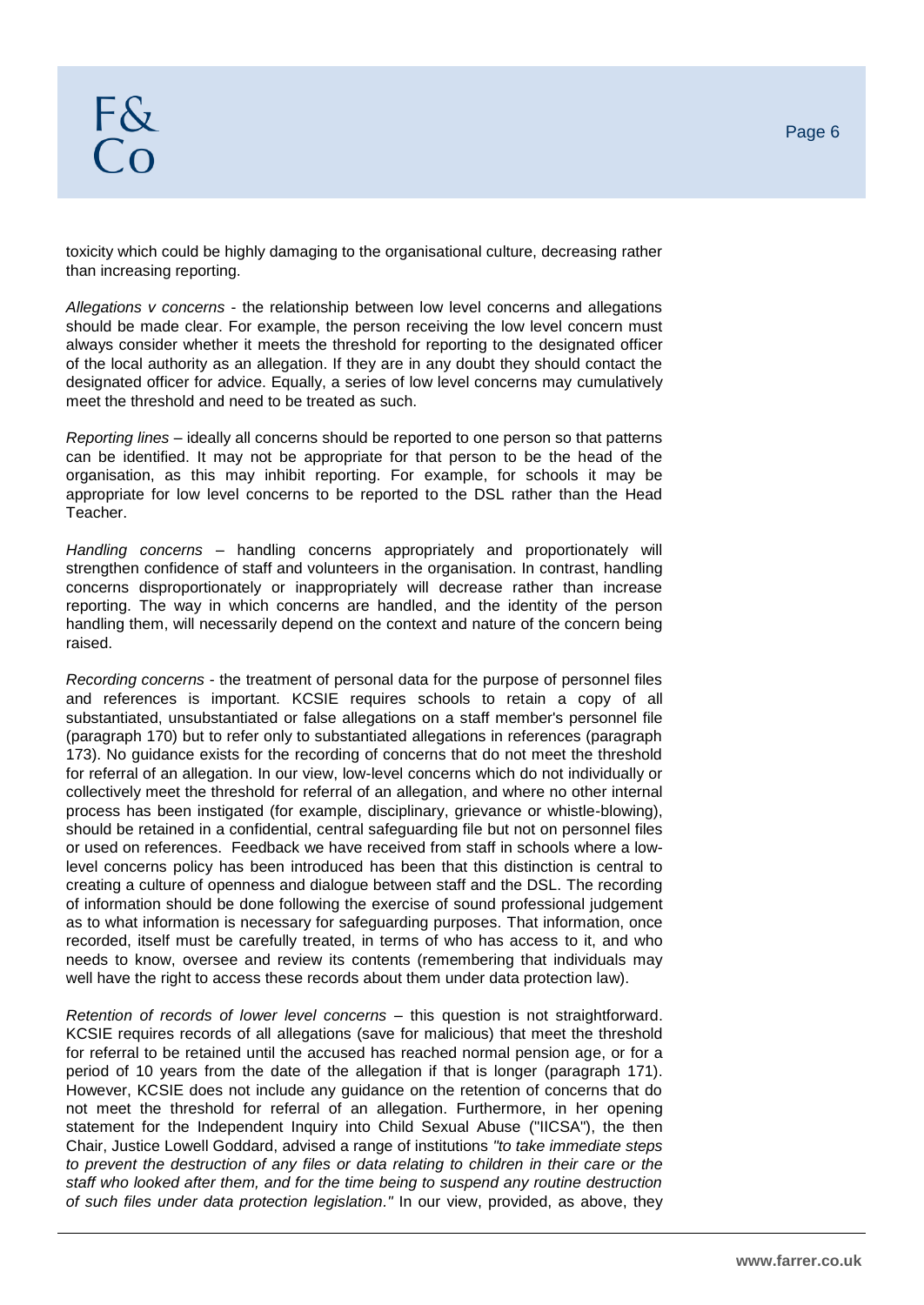are recorded carefully and responsibly, and employees are aware of what is being recorded and what will be made of it, and that access is limited strictly to those who need to know, then lower level concerns and concerns that meet the threshold for referral should both be retained unless and until further or post-IICSA guidance provides otherwise - the former on the central safeguarding file and the latter on the personnel file.

*Oversight and review* - the regular review of low level concerns is required to ensure that the concerns are being handled appropriately and proportionately, that no concerns meet the threshold of an allegation, and that any subtle patterns of behaviour are spotted.

Getting these points right should create a solid foundation to a transparent culture in which all concerns are shared openly and acted on appropriately. By contrast it can be hard to retrieve a situation if these areas are not considered carefully at the outset.

### **Is it necessary to introduce a formal policy?**

Some organisations may feel they already have a culture whereby low level concerns are shared, which they would not want to formalise with a policy. We are not saying a policy has to be introduced but culture can be a very difficult thing to monitor and, in fact, we would gently challenge an organisation that says that it has such a culture to test it with, for example, a Common Room conversation, to establish that the perceived culture does in fact exist.

Culture can of course drift and in, for example, a schools group or a national organisation, it is particularly important to introduce principles to minimise the risk of one part of the organisation slipping away from what is held out to be the right approach by the centre.

In any event, whether or not an organisation decides to introduce a formal policy, training is vital to ensure everyone is clear.

### **Conclusion**

Creating a culture in which all concerns about adults (including those that do not meet the threshold of an allegation) are shared responsibly and with the right person, and recorded and dealt with appropriately, is critical. In order to create and maintain such a culture, organisations can:

### **test their practice in relation to thresholds for sharing concerns about adults;**

*For example, by reviewing the concerns that have been shared (both internally and externally) in the recent past, and having an informal discussion with the adults working in their organisation.* 

### **encourage everyone in their organisation to share all concerns about adults, including those that do not meet the threshold of an allegation;**

*It is essential that this is done in a positive way that secures buy-in from staff and not in a way that could potentially create an atmosphere of suspicion or toxicity.*